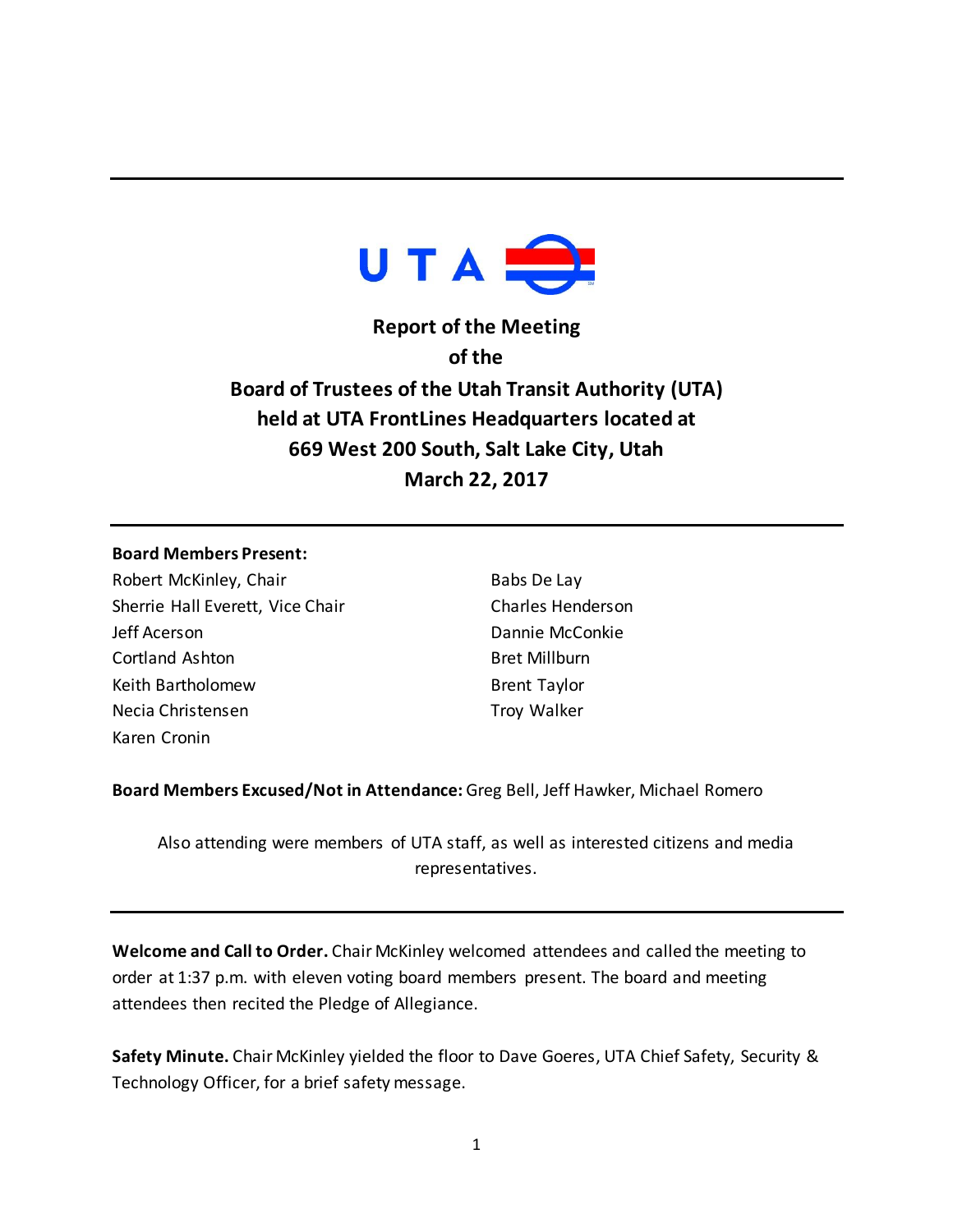**General Public Comment Period.** In-person public comment was given by George Chapman.

## **Resolution: R2017-03-01: 2016 Performance Report.**

**Presentation of Item.** Jerry Benson, UTA President/CEO, delivered a presentation on the agency's 2016 performance, covering progress on reforms, general accomplishments, financial performance, and performance against board goals.

**Public Input.** One comment was received online and was read in the meeting by Robert Biles acting in his capacity as secretary of the board. In-person comment was given by George Chapman.

Trustee Millburn joined the meeting at 2:17 p.m.

**Board Discussion and Decision/Action.** Chair McKinley asked if any trustees had a reason to recuse themselves from discussing or voting on this item. No trustees indicated any conflicts. Discussion ensued. Questions were posed by the board and answered by Mr. Benson. Trustee Bartholomew requested time at the board retreat to discuss metrics that favor the agency's values. Trustee Henderson expressed concern with awarding the partial percentage recommended by staff on the revenue goal. A motion to approve the resolution was made by Trustee De Lay and seconded by Trustee Walker. Further discussion ensued. Trustee Henderson proposed that the motion be amended to approve the resolution replacing the partial completion on the revenue goal with the percentage of actual revenue awarded in 2016. Trustee De Lay agreed to amend her motion. Trustee Taylor expressed opposition to UTA's performance incentive program. Chair McKinley counseled Trustee Taylor that his concerns about the performance incentive program would be better addressed at the retreat because the program itself is "not being reviewed at this point." He said the question at hand is what percentage should be applied to the 2016 performance incentive program already approved. Trustee Taylor stated that he would like to provide his rationale for a substitute motion. He then expressed concern with hiring lobbyists. Chair McKinley interjected that a discussion on lobbyists was not relevant to the current topic and asked Trustee Taylor to restrict his comments to the performance incentive program. Trustee Taylor opined that ridership should be a major factor in performance incentive awards and also mentioned discomfort with the points awarded for public trust and asked that the factor be reconsidered. He expressed further discomfort with the "size and scope" of the performance incentive program. Trustee Taylor made a substitute motion to eliminate the performance incentive program for 2016 and in the future. There was no second on the motion and Chair McKinley declared the motion dead.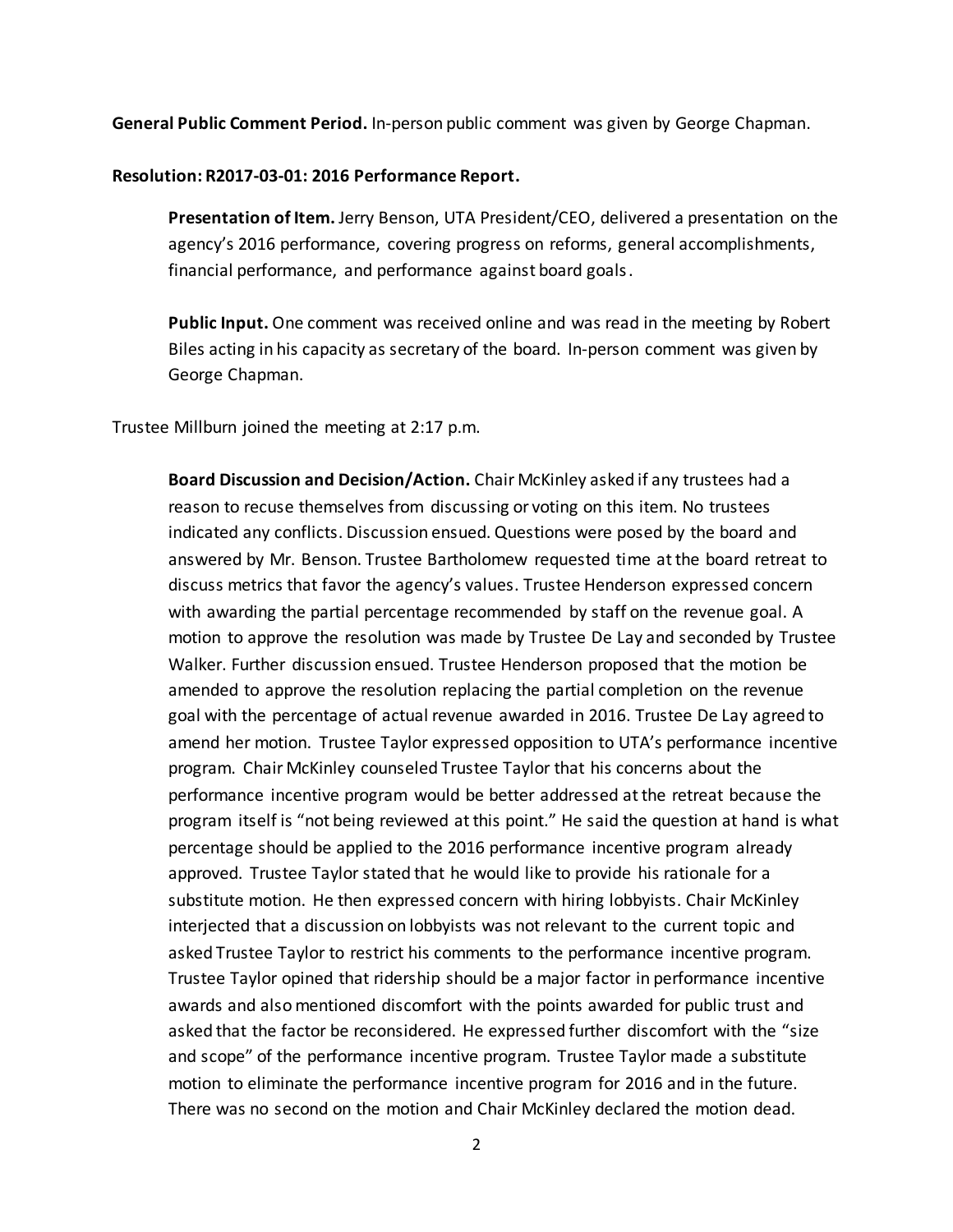More discussion ensued. Trustee De Lay requested additional information on the performance incentive program in the future. Chair McKinley indicated the performance incentive program is part of the board's upcoming workshop agenda. Mr. Benson stated that the executive team is doing a thorough review of UTA's compensation program generally and requested the opportunity to present a newly aligned compensation program to the board later in the year. An amended motion to approve resolution with an accomplishment award of 77.7 percent from an available amount of \$914,435.86 was made by Trustee De Lay and seconded by Trustee Walker. The motion carried by majority consent with one nay vote from Trustee Taylor.

# **Presentations/Informational Items.**

**2017 Risk Assessment Process.** UTA Chief of Internal Audit Riana De Villiers delivered a presentation on the internal audit risk assessment process including internal audit responsibilities and plan development.

**Public Hearing Report – April Change Day.** A report on the April Change Day was given by staff. UTA Regional Manager of the Mount Ogden Business Unit Eddy Cumins covered two route changes in Davis County, UTA Public Hearing Officer Erika Shubin summarized public outreach on the changes, and UTA Civil Rights Compliance Officer Andrew Gray reviewed the Title VI analysis. During the presentation questions were posed by the board and answered by staff. Trustee Taylor requested that the current version of the presentations given in board meetings be included in the packet.

**Closed Session.** Chair McKinley indicated that a change was needed to the order of the agenda and asked for a motion to go into closed session to discuss matters related to pending litigation. A motion to move into closed session was made by Trustee Christensen and seconded by Trustee Millburn. The motion was approved by unanimous consent and the board moved into closed session at 3:27 p.m.

**Open Session.** A motion to return to open session was made by Trustee Millburn and seconded by Trustee De Lay. The motion carried by unanimous consent and the board returned to open session at 4:43 p.m.

### **Action Taken Regarding Matters Discussed in Closed Session.**

**Legal Agreement.** A motion to approve the agreement as presented during closed session was made by Vice Chair Everett and seconded by Trustee Bartholomew. The motion carried by majority consent with one nay vote from Trustee Taylor.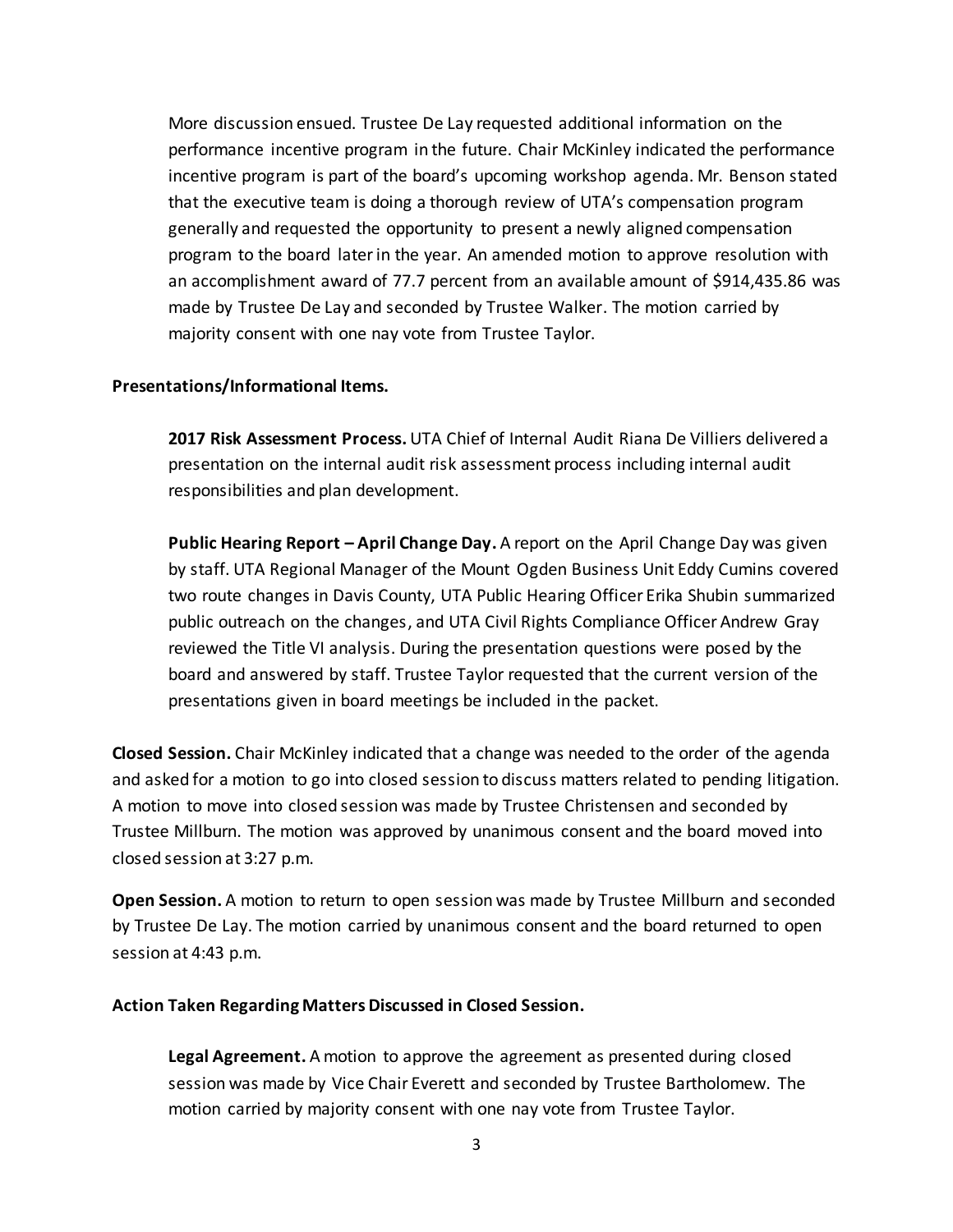Trustee De Lay left the meeting at 4:46 p.m.

**Board Member Event Participation.** Chair McKinley asked that this item be deferred to the April agenda in the interest of time.

**Board Workshop Pre-Work and Milestone Timeline of Activity.** Trustee Henderson asked trustees to visit with their appointing authorities and use the questions outlined in the meeting packet to prompt a dialog. He encouraged trustees to engage in and complete the pre-work in order to maximize the time available during the board workshop. Trustee Henderson asked if any trustee had an objection to forming a strategic plan with a horizon of 20 years. No objections were raised.

**Utah Legislative Session Overview.** Chair McKinley asked that this item be deferred to the April agenda in the interest of time.

**Items for Consent.** Consent items were comprised of the following:

- Approval of February 22, 2017 Meeting Report
- Title VI Equity Analysis of April Service Changes
- CEO Performance Plan

A motion to approve the consent items was made by Trustee Christensen and seconded by Trustee Walker. The motion carried by unanimous consent.

# **Other Business.**

**Board Process Policy 4.4.1 – Actual and Potential Conflicts of Interest.** This item was deferred to the April agenda.

**SB174 Legislative Task Force Appointment.** Chair McKinley stated that during the legislative session SB174 was passed. One of the provisions of the bill sets up a legislative task force to review governance of the state's transportation agencies and UTA was given one appointment. Chair McKinley recommended Trustee Millburn to represent the agency on the task force. No motion was required on this item, but the board voted to affirm the appointment by majority consent with ten aye votes and one abstention by Trustee Millburn.